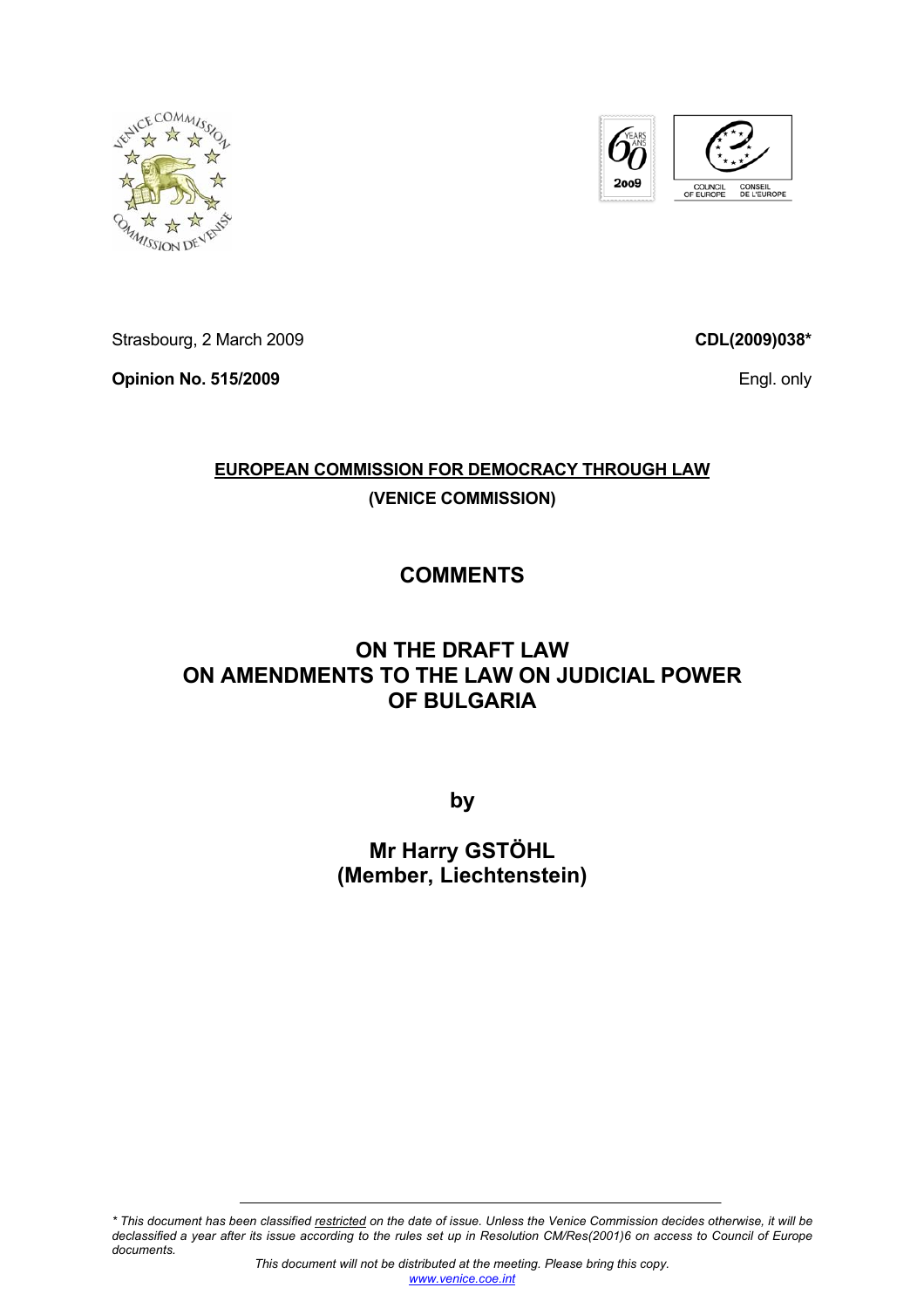The request to comment the draft amendments and supplements to the LAW FOR JUDICIAL POWER, enacted in 2007 is accompanied by the report of motives which lead to the proposed draft of law. The proposed amendments and supplements are not selfunderstanding and need to be read in the context of the existing law but the report ofmotives is very helpful.

#### A

The existing law regulates the conduct, the organisation, interaction, the duties etc. of the Judicial bodies which include:

- (a) Judges
- (b) Prosecutors
- (c) Investigating Magistrates.

One main topic of the law is the institution of the **Supreme Judicial Council**, defined as a moral person, instored as a permanent body representing the Judiciary and securing its independence. [S. Art 16 of the law.] The Supreme Judicial Council is of crucial importance within the Bulgarian Judicial System. Therefor, and although the request to the Venice Commission is strictly **limited** to the **comment of the amendments** [and not to the law itself or to the constitution], it should be recalled that - as far as the Constitution is concerned - the Venice Commission did make a critical comment in its opinion no. 444/2007 (OPINION ON THE CONSTITUTION OF BULGARIA) CDL-AD(2008)009, adopted by the Venice Commission at its 74<sup>th</sup> Plenary Session (Venice, 14-15 March 2008).

In this opinion the Venice Commission especially pointed out the following matters, well stating that these **critics were of abstract nature and did in nothing concern the persons in charge:** 

- (a) The election of the parliamentary component by simple majority: Eleven members of the SJC are still elected by the Parliament by **simple** majority [Points 24 to 26 of CDL-AD(2008)009] which - in the eyes of the Venice Commission puts at risk of politicisation (and thus at risk the independence) the Supreme Judicial Council. The arguments of the Bulgarian authorities were taken into consideration but at the end the commission stated that it did not orient its non-binding recommendations at the lowest common denominator of existing systems but will focus on what in its opinion is needed to fully comply with European standards.
- (b) The Role of the Minister of Justice as chair of the Supreme Judicial Council: The Commission [points 29 to 32 of the opinion] did also criticize the function of the Minister of Justice within the Supreme Judicial Council; mainly the fact that the Minister of Justice chairs (without voting right) the SJC and has also the right constitutionally given to him to submit to the SJC proposals and specially in relation with suggestions of appointing and dismissing judges; proposals for draft budgets for the judiciary, make proposals for appointment, promotion, demotion,transfer and removal from office, to manage the property of the judiciary, and to participate in the organization of the training of judges, prosecutors and investigators underlines the fact that the Minister will be the driver of the Council's activities; this did seem to the Venice Commission not to be in accordance with the principle of judicial independence.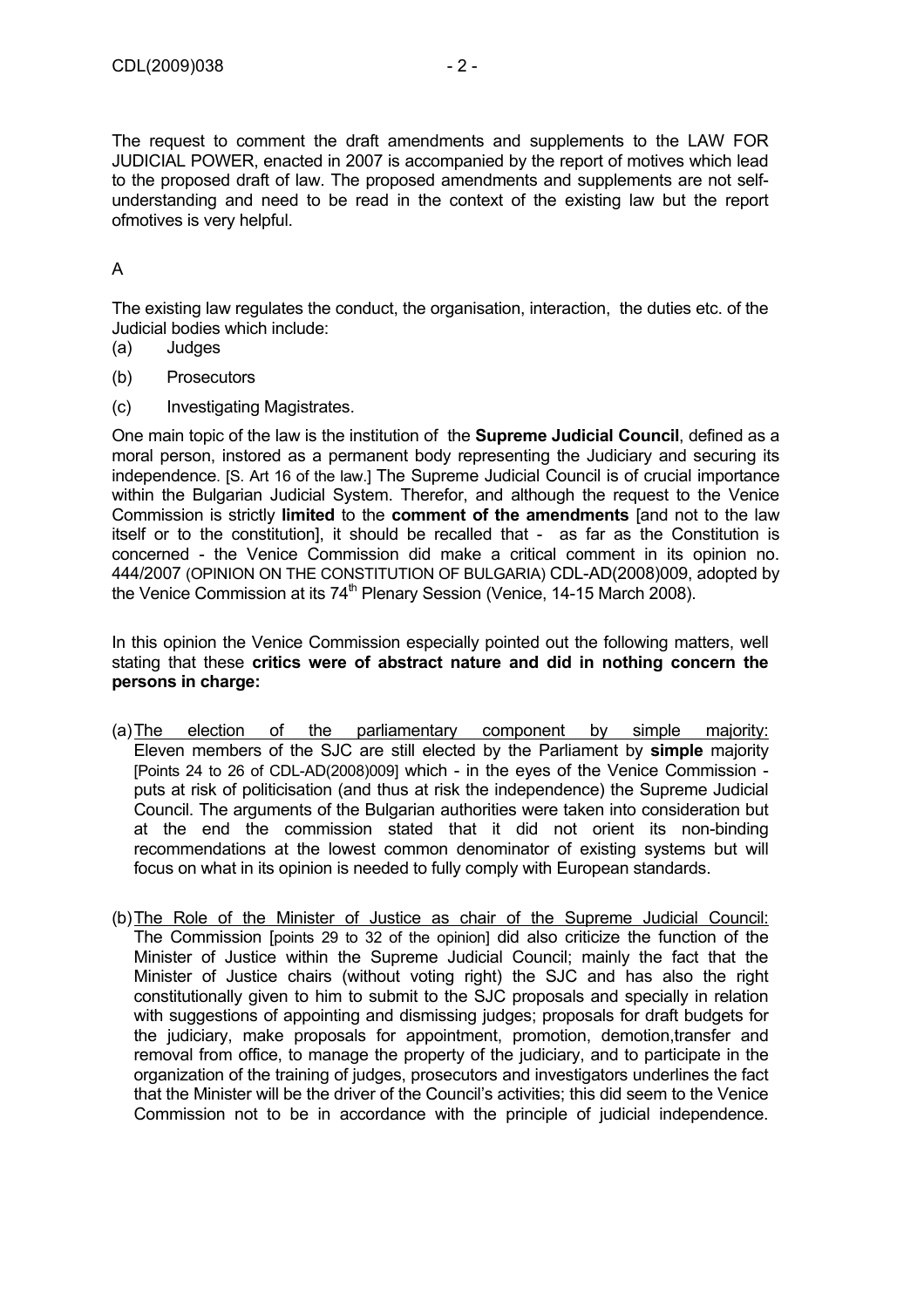(c) Representation of judges, prosecutors and investigators in the Supreme Judicial Council;

The Venice Commission saw a risk of compromising the independence of the judicial branch by the various bodies of the Judicial power (judges, prosecutors and investigating magistrates) not so much because of being organised together in the SJC but because of the fact that due to this common organisation the distinction between these three bodies could be fading away so that one branch might be too much involved in the administration of the other groups [see points 34 to 40 of the opinion]. This is the case e.g. when the representatives of the procurators have to vote on nominations and revocations of judges or are implicated in disciplinary measures against judges this could be seen as critical and the fact that the procurators are in minority is not seen by the commission to give sufficient guarantee that the Parliament – in another composition – could change its opinion that the proportion is to be safeguarded. [point 36 of the opinion.]

#### B

Having recalled these basic remarks the following **comments** are given:

The Motives for the changes of the law for the judicial power is explained [see Motives to the Law for Amendment and Supplement of the Law For the Judicial Power] by the facts of (a) amendments of the Constitution of the Republic of Bulgaria since 2006 and 2007, (b) the accession of the Republic of Bulgaria to the European Union, as well as (c) the recommendations of European Bodies (monitoring reports of the European Commission and European expert reports) and (d) recommendation of magistrates.

Many changes are therefor of purely **technical** nature.

The other changes may be highlighted as follows:

1. Power and competences of the **Minister of Justice** within the Supreme Judicial Council.

Here the competences of the Minister are slightly adapted to the needs of the day to day administration and the possibility to act in cases of absence of the Minister of Justice is now introduced; but he continues to be the drive of the Supreme Judicial Council and so far these changes do not significantly modify his important position. However – bearing in mind what has been said – the amendments do not attract further remarks and may be qualified as useful.

- 2. An obligatory **insurance system** is created for the members of the Supreme Judicial Council at charge of the budget of the judicial power and other rules with reference to the status of the persons belonging to the Judicial power are introduced. This type of amendment or completion is welcomed as it underlines the independence of the Judicial power itself.
- 3. The draft amendments foresee the adoption (by the Supreme Judiciary Council) of a **Code of Ethics** common to judes, prosecurors and investigators and the judicial officials as a unified Code of Ethics for the Judicial Power. This unified Code of Ethics for the Judicial Power is a welcome initiative.
- 4. The **number of judicial officials** shall now be determined by the Supreme Judiciary Council instead of the managers of the different Judicial Bodies. The demand thereto comes from the managers of the different bodies who argue that the budget is attached to the Supreme Judicial Council and therefor the number of officials who burden the budget shall better be determined by that Supreme Judiciary Council